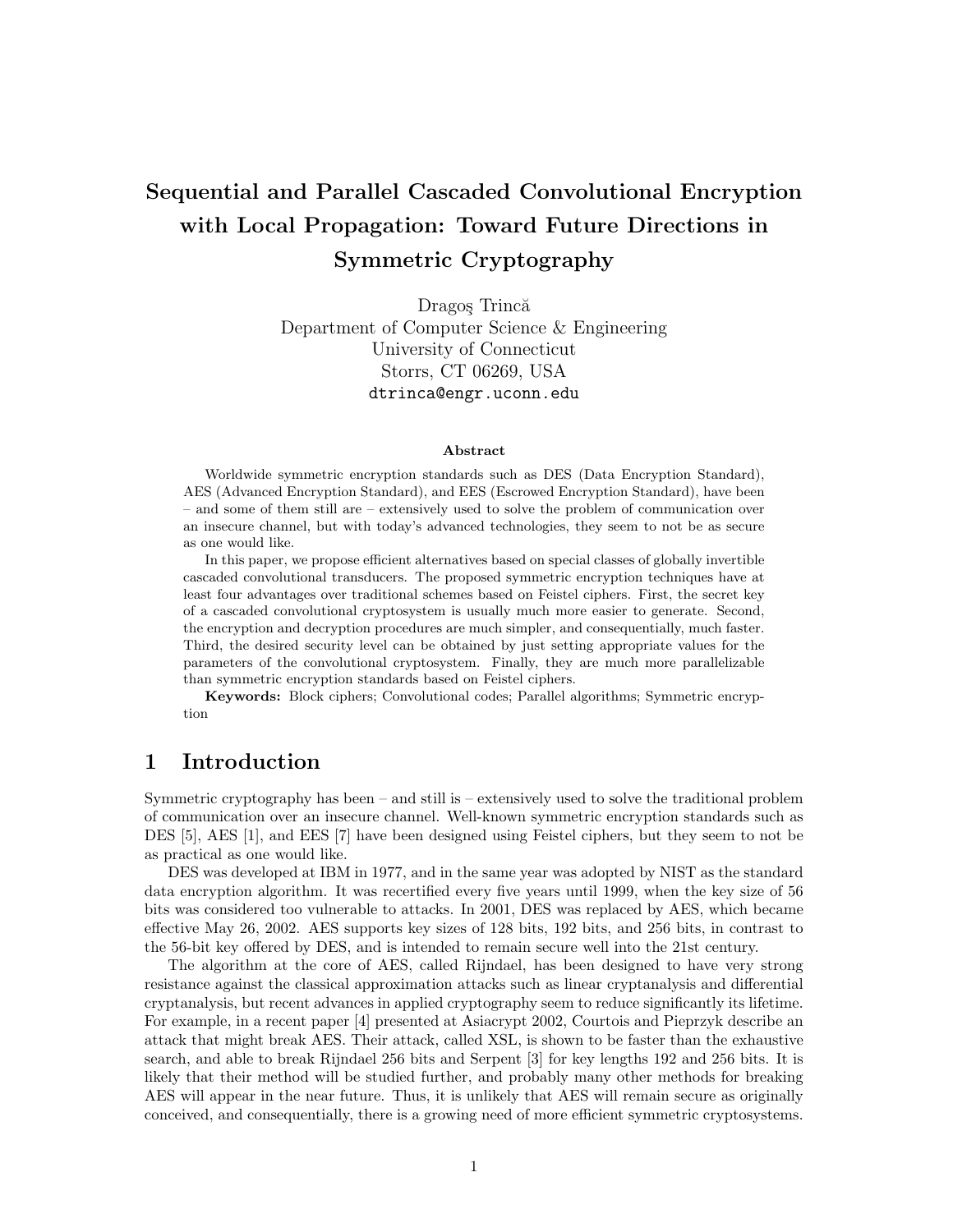Moreover, even with today's technology, block ciphers such as DES and AES are not as fast in software as one would like; this is another reason to seek alternatives for fast software encryption.

In this paper, we propose efficient alternatives based on special classes of globally invertible cascaded convolutional transducers. Our symmetric encryption techniques have at least four advantages over traditional schemes based on Feistel ciphers. First, the secret key of a cascaded convolutional cryptosystem is usually much more easier to generate. Second, the encryption and decryption procedures are much simpler, and consequentially, much faster. Third, the desired security level can be obtained by just setting appropriate values for the parameters of the convolutional cryptosystem. Finally, they are much more parallelizable than symmetric encryption standards based on Feistel ciphers.

The presentation is organized as follows. First, we provide a brief introduction to convolutional codes and show how to use a globally invertible convolutional transducer for data encryption and decryption (section 2). Second, we propose a new class of cascaded convolutional transducers, called cascaded convolutional transducers with propagation, and describe a parallel version of the corresponding encryption procedure using the well-known shared-memory model of computation (section 3). Then, in section 4, we discuss the security of our cryptosystems and provide experimental results. As we will see, our cryptosystems are much more faster than standard AES implementations. Finally, in the last section, we provide some conclusions and future work directions.

### 2 Convolutional transducers

Convolutional codes [6, 10, 11] are a well-known class of error-correcting codes, currently used in practice worldwide to encode digital data before transmission over noisy channels. During encoding, k input bits are mapped to n output bits to give a rate  $k/n$  coded bitstream. At the receiver, the bitstream can be decoded to recover the original data, correcting errors in the process. The optimum decoding method is maximum-likelihood decoding, where the decoder attempts to find the closest "valid" sequence to the received bitstream. The most popular algorithm for maximum-likelihood decoding is the Viterbi algorithm [12].

Even though convolutional codes have been primarily designed for error detection and correction, they can be successfully used in related areas such as cryptography, as we will see throughout this presentation. (Note that there is no previous work on this subject.) The aim of this section is to provide the reader with a brief introduction to convolutional codes.

As stated in [6], a key step in understanding convolutional codes is to distinguish between the convolutional encoder, the convolutional encoding operation, and the convolutional code. Rigorous definitions of all these concepts are provided below.

We denote by  $\mathcal{B}_{i\times j}$  the set of  $i\times j$  arrays with binary components. If  $u\in\mathcal{B}_{i\times j}$ , then the number of components of u is denoted by  $|u|$ , i.e.,  $|u| = ij$ . Also, we denote by  $u[q, -]$  the q-th row of u, and by u[-, q] the q-th column of u. Note that  $u[q, -] \in \mathcal{B}_{1 \times j}$  and  $u[-, q] \in \mathcal{B}_{i \times 1}$ . If u is a row vector (or a column vector), then we will denote by  $u[i]$  the *i*-th element of u, and by  $u_{i:j}$ the subvector  $[u[i] \dots u[j]]$ . If  $u_1, \dots, u_h$  are binary vectors, then we denote by  $vect(u_1, \dots, u_h)$ the vector consisting of the components of  $u_1, \ldots, u_h$ , in the same order. For example, vect([0 0  $|,[1\ 1\ ]\big)=[\ 0\ 0\ 1\ 1\ ].$ 

**Definition 2.1** Let n, k, and m be nonzero natural numbers. An  $(n, k, m)$  convolutional transducer is a function  $t: \bigcup_{i=1}^{\infty} \mathcal{B}_{1 \times ki} \mapsto \bigcup_{i=1}^{\infty} \mathcal{B}_{1 \times ni}$  given by

$$
t(u) = u\mathbf{G}_{t,|u|},\tag{1}
$$

where

$$
\boldsymbol{G}_{t,kp} = \left[ \begin{array}{cccc} G_{t,0} & G_{t,1} & \ldots & G_{t,m} & \\ & \ddots & & \ddots & \\ & & G_{t,0} & G_{t,1} & \ldots & G_{t,m} \end{array} \right]
$$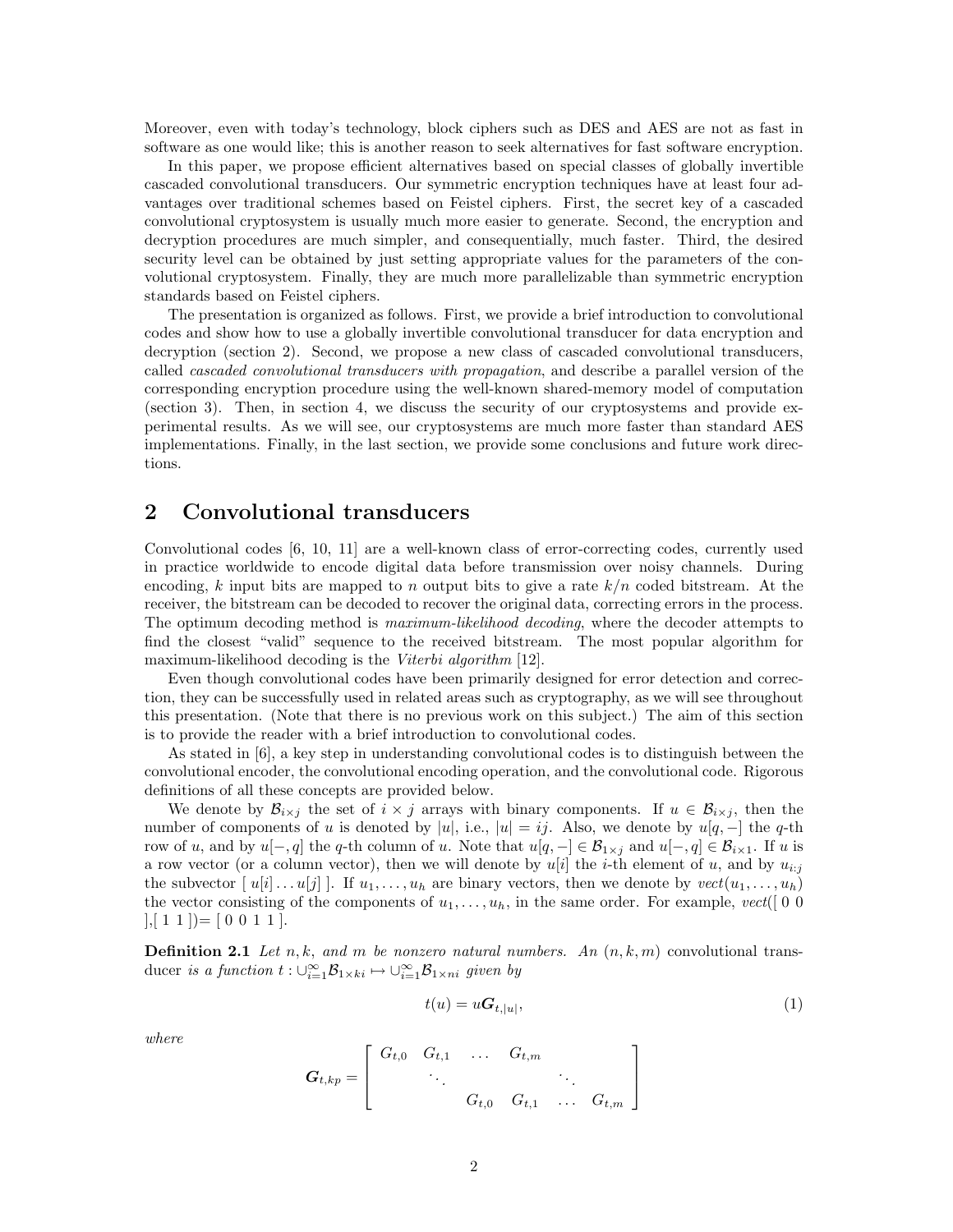is an element of  $\mathcal{B}_{kp\times(pn+mn)}$ ,  $G_{t,i} \in \mathcal{B}_{k\times n}$  for all  $i \in \{0,1,\ldots,m\}$ , and the arithmetic in (1) is carried out over the binary field  $GF(2)$ . The entries left blank are assumed to be filled in with zeros. An  $(n, k, m)$  convolutional transducer is usually called a rate  $k/n$  convolutional transducer.

**Definition 2.2** Let  $t : \bigcup_{i=1}^{\infty} B_{1 \times ki} \mapsto \bigcup_{i=1}^{\infty} B_{1 \times ni}$  be an  $(n, k, m)$  convolutional transducer. The  $(n, k, m)$  convolutional code *induced by t is the image*  $t(\cup_{i=1}^{\infty} \mathcal{B}_{1 \times ki})$  of t.

**Definition 2.3** Let  $t : \bigcup_{i=1}^{\infty} \mathcal{B}_{1 \times ki} \mapsto \bigcup_{i=1}^{\infty} \mathcal{B}_{1 \times ni}$  be an  $(n, k, m)$  convolutional transducer. An  $(n, k, m)$  convolutional encoder is a realization by linear sequential circuits of the semi-infinite generator matrix  $G_t$  associated with t.

For a more detailed introduction to convolutional codes, we refer the reader to [6]. Let us take an example.

**Example 2.1** Let  $t : \bigcup_{i=1}^{\infty} \mathcal{B}_{1 \times i} \mapsto \bigcup_{i=1}^{\infty} \mathcal{B}_{1 \times 2i}$  be a  $(2,1,2)$  convolutional transducer, with  $G_{t,0} =$  $[0\ 1], G_{t,1} = [1\ 0],$  and  $G_{t,2} = [1\ 1\ 1].$  Thus, the number of input bits is  $k = 1$ , the number of output bits is  $n = 2$ , and the number of memory registers is  $km = 2$ . The associated convolutional encoder can be represented graphically as in Fig. 1. Note that the two output bits at each step are serialized using a multiplexer.



Figure 1: A  $(2, 1, 2)$  convolutional encoder

Let us now describe the encoding mechanism. Let b be the current input bit being encoded, and let  $b_1$  and  $b_2$  be the current bits stored in the memory registers  $M_1$  and  $M_2$ , respectively. The first output bit is

$$
bG_{t,0}[1] + b_1 G_{t,1}[1] + b_2 G_{t,2}[1] = b_1 G_{t,1}[1] + b_2 G_{t,2}[1],
$$

whereas the second output bit is

$$
bG_{t,0}[2] + b_1 G_{t,1}[2] + b_2 G_{t,2}[2] = bG_{t,0}[2] + b_2 G_{t,2}[2].
$$

After both output bits have been obtained,  $b_1$  is shifted into the memory register  $M_2$ , and b is shifted into the memory register  $M_1$ . Let us assume that the input vector u has length kp. The actual input vector is u followed by km zeros. Thus, the total length of the output vector is  $pn + mn$ . For example, let us take  $u = \begin{bmatrix} 0 & 1 & 0 & 1 \end{bmatrix}$  as an input vector. Then, one can verify that the output vector is  $t(u) = uG_{t,4} = [0 \ 0 \ 0 \ 1 \ 1 \ 0 \ 1 \ 0 \ 1 \ 0 \ 1 \ 1],$  where

$$
\boldsymbol{G}_{t,4} = \left[\begin{array}{cccccccc} 0 & 1 & 1 & 0 & 1 & 1 \\ & & 0 & 1 & 1 & 0 & 1 & 1 \\ & & & 0 & 1 & 1 & 0 & 1 & 1 \\ & & & & 0 & 1 & 1 & 0 & 1 & 1 \\ & & & & & 0 & 1 & 1 & 0 & 1 & 1 \end{array}\right]
$$

.

As usual, the missing entries in  $G_{t,4}$  are assumed to be zeros. Note that the size of the output vector  $t(u)$  is  $pn + mn = 8 + 4 = 12$ .

Throughout this paper, we will be interested only in *globally invertible*  $(k, k, m)$  convolutional transducers, i.e., convolutional transducers with the property that each output block of k bits can be uniquely decrypted into the corresponding block of k input bits. Let us explain how we encrypt an input vector using a globally invertible  $(k, k, m)$  convolutional transducer.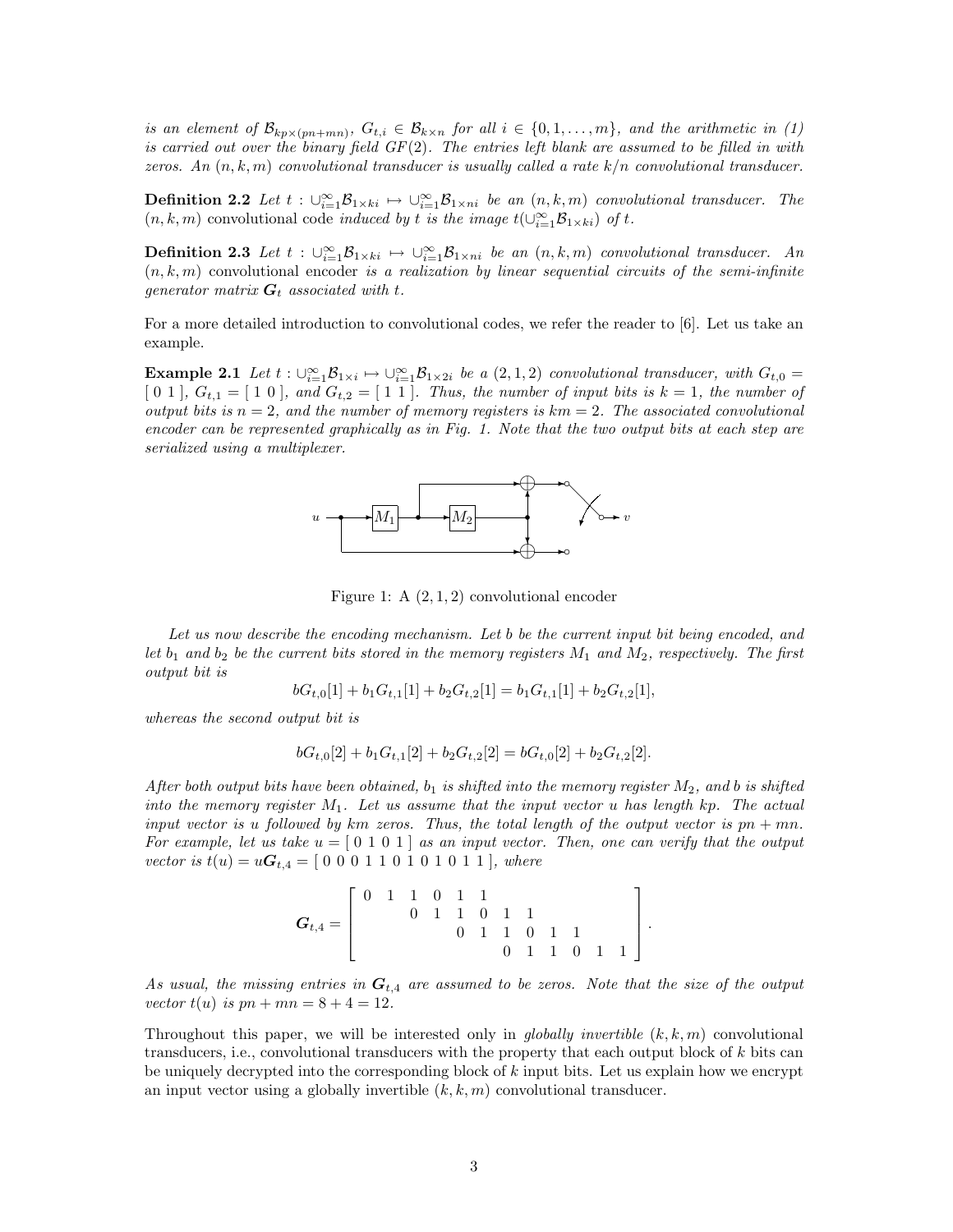**Example 2.2** Let  $t_1$  and  $t_2$  be  $(2, 2, 2)$  convolutional transducers with

$$
G_{t_1,0} = \left[ \begin{array}{cc} 1 & 1 \\ 0 & 1 \end{array} \right], G_{t_1,1} = \left[ \begin{array}{cc} 0 & 0 \\ 0 & 0 \end{array} \right], G_{t_1,2} = \left[ \begin{array}{cc} 1 & 1 \\ 0 & 1 \end{array} \right],
$$

and

$$
G_{t_2,0} = \left[ \begin{array}{cc} 1 & 1 \\ 1 & 1 \end{array} \right], G_{t_2,1} = \left[ \begin{array}{cc} 0 & 0 \\ 0 & 0 \end{array} \right], G_{t_2,2} = \left[ \begin{array}{cc} 1 & 0 \\ 1 & 1 \end{array} \right].
$$

The corresponding convolutional encoders are represented graphically in Fig. 2 (a) and (b), respectively. It is easy to see that only  $t_1$  is globally invertible. For example, assume that  $M_1^1 = 0, M_2^1 = 1, M_1^2 = 0, M_2^2 = 1$ , and the two output bits being decrypted are 0 and 1, respectively. Given that the first output bit depends on  $M_2^1$  and the first input bit, we conclude that the first input bit was a 1. Then, given that we already know the first input bit, we find that the second input bit was a 0. Thus, we conclude that  $t_1$  is globally invertible, since at each step we can decode uniquely the current block of k output bits. The convolutional transducer  $t_2$  is not globally invertible, since each of the two output bits depends on both input bits. Therefore, the current block of k output bits cannot be uniquely decoded into the corresponding input block.



Figure 2: (a) A globally invertible  $(2, 2, 2)$  convolutional encoder, and (b) a  $(2, 2, 2)$  convolutional encoder that is not globally invertible

Let  $u = [0 1 1 0]$  be an input vector. More precisely, we have  $p = 2$  blocks of size  $k = 2$  each. One can verify that  $t(u) = uG_{t_1,kp} = [0 1 1 1 0 1 1 1]$ . We can encrypt u by  $v = [0 1 1 1]$ , *i.e.*, the first  $kp = 4$  bits of  $t(u)$ . Given that  $t_1$  is globally invertible, we can uniquely decrypt v into u.

**Definition 2.4** Let k, m, and q be nonzero natural numbers. A  $(k, k, m)$  q-cascaded convolutional transducer is a function  $t: \bigcup_{i=1}^{\infty} \mathcal{B}_{1 \times ki} \mapsto \bigcup_{i=1}^{\infty} \mathcal{B}_{1 \times ki}$  given by

$$
t(u) = u\boldsymbol{G}_{t,kp}^1 \boldsymbol{G}_{t,kp+km}^2 \dots \boldsymbol{G}_{t,kp+(q-1)km}^q,
$$
\n
$$
(2)
$$

for all  $u \in \mathcal{B}_{1 \times kp}$ , where  $G_{t,kp}^i \in \mathcal{B}_{kp \times (kp+mk)}$  for all  $i \in \{1,2,\ldots,q\}$ .

## 3 Sequential and parallel cascaded convolutional encryption with local propagation

In the previous section, we have described some symmetric encryption schemes based on globally invertible  $(k, k, m)$  (q-cascaded) convolutional transducers. In this section we propose a new class of convolutional transducers, called cascaded convolutional transducers with local propagation. Unlike most (if not all) of the symmetric cryptosystems that have been proposed and studied in the literature, our cryptosystems are *dynamic*, i.e., their structure changes during the encryption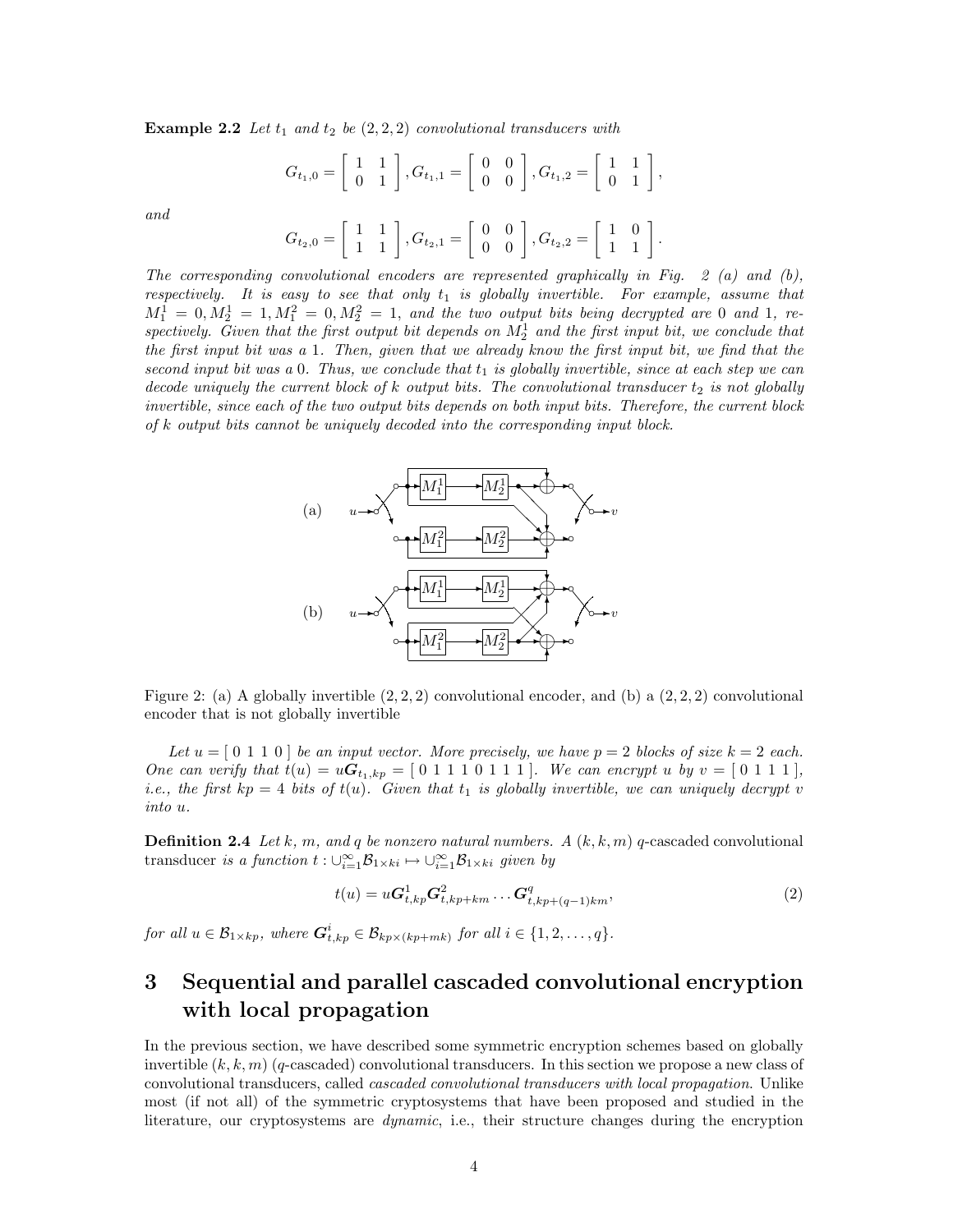

Figure 3: A  $(2, 2, 2)$  2-cascaded convolutional encoder with propagation: (a) the initial structure of the cascaded encoder, and (b) the structure after encoding the first block  $\lceil 1 \ 0 \rceil$ 

procedure. The purpose of adding such properties to a cascaded convolutional transducer is thus to increase the complexity of linear and differential cryptanalysis attacks (or even to completely eliminate the possibility of successfully applying such attacks that have been primarily developed in the context of static cryptosystems). After introducing the new concept, we will describe a parallel algorithm for cascaded convolutional cryptosystems with local propagation, using the well-known shared-memory model of computation [8]. As we will see, a cascaded convolutional cryptosystem with local propagation is highly parallelizable.

**Definition 3.1** Let k and m be nonzero natural numbers. A  $(k, k, m)$  q-cascaded convolutional transducer with propagation is an  $(q + 1)$ -tuple  $(t, S_1, S_2, \ldots, S_q)$ , where t is a function given by

$$
t(u) = u \mathbf{H}_{t,kp}^{1}(v_0) \mathbf{H}_{t,kp}^{2}(v_1) \dots \mathbf{H}_{t,kp}^{q}(v_{q-1}),
$$
\n(3)

for all  $u \in \mathcal{B}_{1 \times kp}$ , where  $v_0 = u$ ,  $v_i = v_{i-1} H_{t,kp}^i(v_{i-1})$  for all  $i \in \{1, 2, ..., q\}$ ,  $\mathbf{H}_{t,kp}^i(w)$  is the restriction of

$$
\boldsymbol{G}_{t,kp}^{i}(z) = \left[ \begin{array}{cccc} G_{t,0,z}^{i,0} & \ldots & G_{t,m,z}^{i,m} & & \\ & \ddots & & \ddots & \\ & & G_{t,0,z}^{i,p-1} & \ldots & G_{t,m,z}^{i,m+p-1} \end{array} \right]
$$

to the first kp columns,  $z = vect(w, [0...0])$  $\sum_{mk}$  $], G^{i,0}_{t,j,z} = G^i_{t,j}(0), G^{i,r}_{t,j,z} = G^i_{t,j}(f(r-1,z))$  for all  $r \in \{1, 2, \ldots, m+p-1\},\$ 

$$
f(s, z) = (z_{sk+1:(s+1)k}[1] + \ldots + z_{sk+1:(s+1)k}[k]) \mod 2,
$$

and

$$
\mathcal{S}_i = \{ G^i_{t,j}(0) \mid j \in \{0, 1, \dots, m\} \} \cup \{ G^i_{t,j}(1) \mid j \in \{0, 1, \dots, m\} \}
$$

is the set of state matrices corresponding to the *i*-th transducer of the cascade,  $i = 1, \ldots, q$ . As usual, all the operations are performed over the binary field  $GF(2)$ .

Remark 3.1 For convenience, a q-cascaded convolutional transducer with propagation will be denoted by the encryption function t.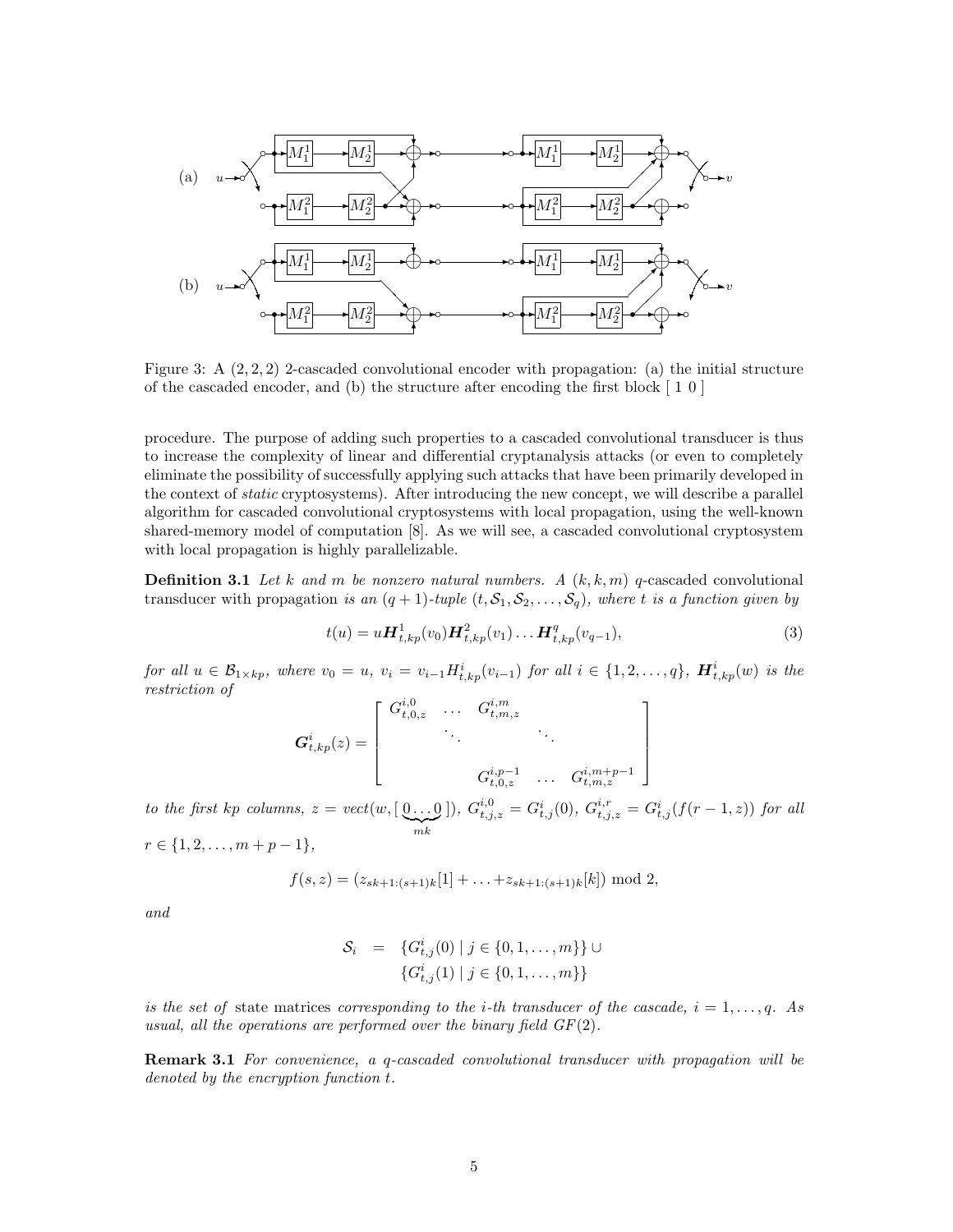Example 3.1 Let  $t : \bigcup_{i=1}^{\infty} B_{1 \times 2i} \mapsto \bigcup_{i=1}^{\infty} B_{1 \times 2i}$  be a  $(2, 2, 2)$  2-cascaded convolutional transducer with propagation, where

$$
G_{t,0}^1(0) = \begin{bmatrix} 1 & 1 \ 0 & 1 \end{bmatrix}, G_{t,0}^1(1) = \begin{bmatrix} 1 & 1 \ 0 & 1 \end{bmatrix},
$$
  
\n
$$
G_{t,1}^1(0) = \begin{bmatrix} 0 & 0 \ 0 & 0 \end{bmatrix}, G_{t,1}^1(1) = \begin{bmatrix} 0 & 0 \ 0 & 0 \end{bmatrix},
$$
  
\n
$$
G_{t,2}^1(0) = \begin{bmatrix} 1 & 1 \ 0 & 1 \end{bmatrix}, G_{t,2}^1(1) = \begin{bmatrix} 1 & 0 \ 0 & 1 \end{bmatrix},
$$
  
\n
$$
G_{t,0}^2(0) = \begin{bmatrix} 1 & 0 \ 1 & 1 \end{bmatrix}, G_{t,0}^2(1) = \begin{bmatrix} 1 & 1 \ 0 & 1 \end{bmatrix},
$$
  
\n
$$
G_{t,1}^2(0) = \begin{bmatrix} 0 & 0 \ 0 & 0 \end{bmatrix}, G_{t,1}^2(1) = \begin{bmatrix} 0 & 0 \ 0 & 0 \end{bmatrix},
$$
  
\n
$$
G_{t,2}^2(0) = \begin{bmatrix} 1 & 0 \ 1 & 1 \end{bmatrix}, G_{t,2}^2(1) = \begin{bmatrix} 1 & 1 \ 0 & 1 \end{bmatrix}.
$$

The initial structure of the corresponding cascaded convolutional encoder can be represented graphically as in Fig. 3 (a). By examining the matrices  $G_{t,j}^i(b)$ , one can remark that the cascaded encoder is globally invertible whatever its structure would be at the current step. Let  $u = [1 \ 0 \ 0 \ 1]$  be an input vector. The structure of the encoder after encoding the first block  $\lceil 1 \ 0 \rceil$  is given in Fig. 3 (b). More precisely, the structure of the first encoder in the cascade changes after encoding the first input block, since the number of 1's in the first input block is odd. Regarding the second encoder in the cascade, its structure changes after encoding the first input block, since the number of 1's in the first input block is even. (Note that the input to the second encoder in the cascade is the output of the first encoder.) It is easy to verify that

$$
t(u) = u \mathbf{H}_{t,4}^1(v_0) \mathbf{H}_{t,4}^2(v_1) = [0 \ 1 \ 1 \ 1].
$$

Thus, we encrypt u by  $t(u)$ , and given that t is globally invertible, we can uniquely decrypt  $t(u)$ into u.

As we have already pointed out, we will show that cascaded convolutional transducers with propagation are highly parallelizable. More precisely, we will describe a parallel algorithm for cascaded convolutional cryptosystems with propagation using the shared-memory model of computation under the asynchronous mode of operation. (For a good introduction to the shared-memory model of computation, the reader is referred to [8].)

Let t be a globally invertible  $(k, k, m)$  q-cascaded convolutional transducer with propagation. Suppose that we have k processors, denoted  $p_1, p_2, \ldots, p_k$ , and consider a binary vector  $u \in \mathcal{B}_{1 \times kp}$ . The processors work as follows. First, each processor copies (concurrently) the input vector  $u$  and the matrices  $G_{t,j}^i(b)$  from the global memory into its local memory. Second, for all  $l \in \{1, 2, ..., q\}$ , each processor  $p_i$  computes the columns

$$
\boldsymbol{H}^l_{t,kp}(u)[-,j],\ldots,\boldsymbol{H}^l_{t,kp}(u)[-,j+(p-1)k],
$$

then computes the products

$$
uH_{t,kp}^l(u)[-,j],\ldots, uH_{t,kp}^l(u)[-,j+(p-1)k],
$$

and finally stores the corresponding output bits into the shared location  $v$ . The shared variable Var ensures that, at any time, each processor either works on the current vector-matrix product or stays idle. In other words, we do not allow the processors to work on different vector-matrix products. In line 20, each processor  $p_i$  copies (concurrently) the current output vector v into its local memory, since at the next iteration v becomes the new input vector. When the main loop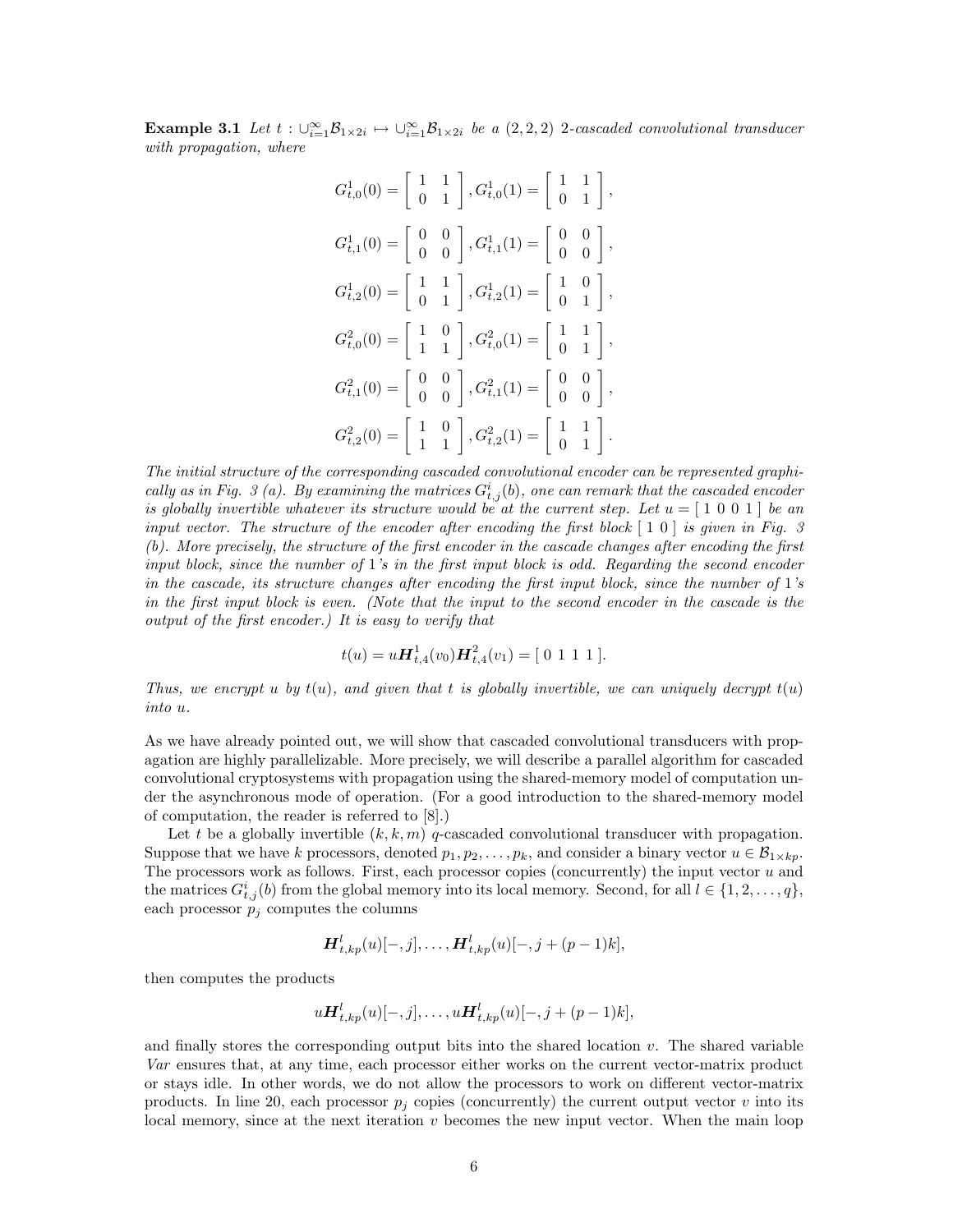Input: Two binary row vectors  $u, v$  of size  $kp$  each, and the set of matrices  $\{G_{t,j}^i(b) \mid i \in \{1, \ldots, q\}, j \in \{0, \ldots, m\}, b \in \{0, 1\}\}\$ stored in the global memory; also, consider a shared variable Var initially set to 0. Output: The product  $u\bm{H}_{t,kp}^1(v_0)\bm{H}_{t,kp}^2(v_1)\ldots\bm{H}_{t,kp}^q(v_{q-1})$ stored in the shared location v. 1:  $X_i \leftarrow u$  {concurrent READ} 2: For each  $i_1 \in \{1, 2, \ldots, q\}$  do 3: For each  $i_2 \in \{0, 1, ..., m\}$  do 4: For each  $i_3 \in \{0, 1\}$  do 5:  $Local_{i_1,i_2,i_3}^j \leftarrow G_{t,i_2}^{i_1}(i_3) \quad \{concurrent \text{READ}\}$ 6: For  $l \leftarrow 1$  to  $q$  do 7: For  $i \leftarrow 1$  to p do 8: Compute the  $(j + (i - 1)k)$ -th column of  $\mathbf{H}_{t, kp}^l(X_j)$ 9: using the matrices  $Local_{i_1,i_2,i_3}^j$  and store it in the local 10: variable  $Y_j$ .<br>11:  $Z_j \leftarrow X_j Y_j$ 11:  $Z_j \leftarrow X_j Y_j$ 12:  $v[j + (i-1)k] \leftarrow Z_j[1]$ 13: Endfor 14:  $Var \leftarrow Var + 1$  {concurrent WRITE} 15: If  $Var = k$  then  $\{concurrent \text{READ}\}$ 16:  $Var \leftarrow 0$ <br>17: Else Else 18: WAIT until  $Var = 0$  {concurrent READ}<br>19: Endif Endif 20:  $X_j \leftarrow v \quad \{concurrent \text{READ}\}\$ <br>21: Endfor Endfor

Figure 4: Asynchronous parallel cascaded convolutional encryption with propagation

(starting at line 6) is finished, the product  $u \boldsymbol{H}_{t,kp}^1(v_0) \ldots \boldsymbol{H}_{t,kp}^q(v_{q-1})$  lies in the shared location v. A complete description of the parallel encryption algorithm (for processor  $p_i$ ) is provided in Fig. 4. The parallel decryption algorithm is esentially the same sequence of operations, but in reverse order.

Lines 1,6,14,15,18, and 20 are executed *concurrently*, whereas the other lines are executed independently by each processor. Let us denote by  $W_1$  the maximum amount of time spent by each processor to read (concurrently) the vector u (line 1, and also line 20 for v), by  $W_2$  the amount of time spent by each processor to read the matrices  $G_{t,j}^i(b)$  from the global memory (lines 2,3,4,5), by  $W_3$  the maximum amount of time spent by each processor to execute (concurrently) the lines 14–19 at the current iteration, and by  $T_{seq}$  the runtime of the sequential algorithm (esentially, the time spent to compute equation (3)). Then, the parallel running time is at most

$$
W_1 + W_2 + q(T_{seq}/qk + W_3 + W_1),
$$

since each processor spends at most  $W_1$  time to execute line 1, at most  $W_2$  time to execute the lines 2–5, and at each of the q iterations starting at line 6, each processor spends exactly  $T_{seq}/qk$ time to execute the lines  $7-13$ , at most  $W_3$  time to execute the lines 14 through 19, and at most  $W_1$  time to execute line 20.

### 4 Security and performance

The desired security level can be obtained by just setting appropriate values for the parameters of the convolutional cryptosystem. More precisely, we have  $2q(m + 1) + 3$  parameters: k, m, q,  $G_{t,0}^1(0),G_{t,0}^1(1),\ldots,G_{t,m}^1(0),G_{t,m}^1(1),\ldots,G_{t,0}^q(0),G_{t,0}^q(1),\ldots,G_{t,m}^q(0),G_{t,m}^q(1).$  The highest level of security is obtained when all the parameters are kept secret, since this increases the complexity of any cryptanalytic attack. If the input vector has length  $pk$ , and if  $d(pk)$  denotes the number of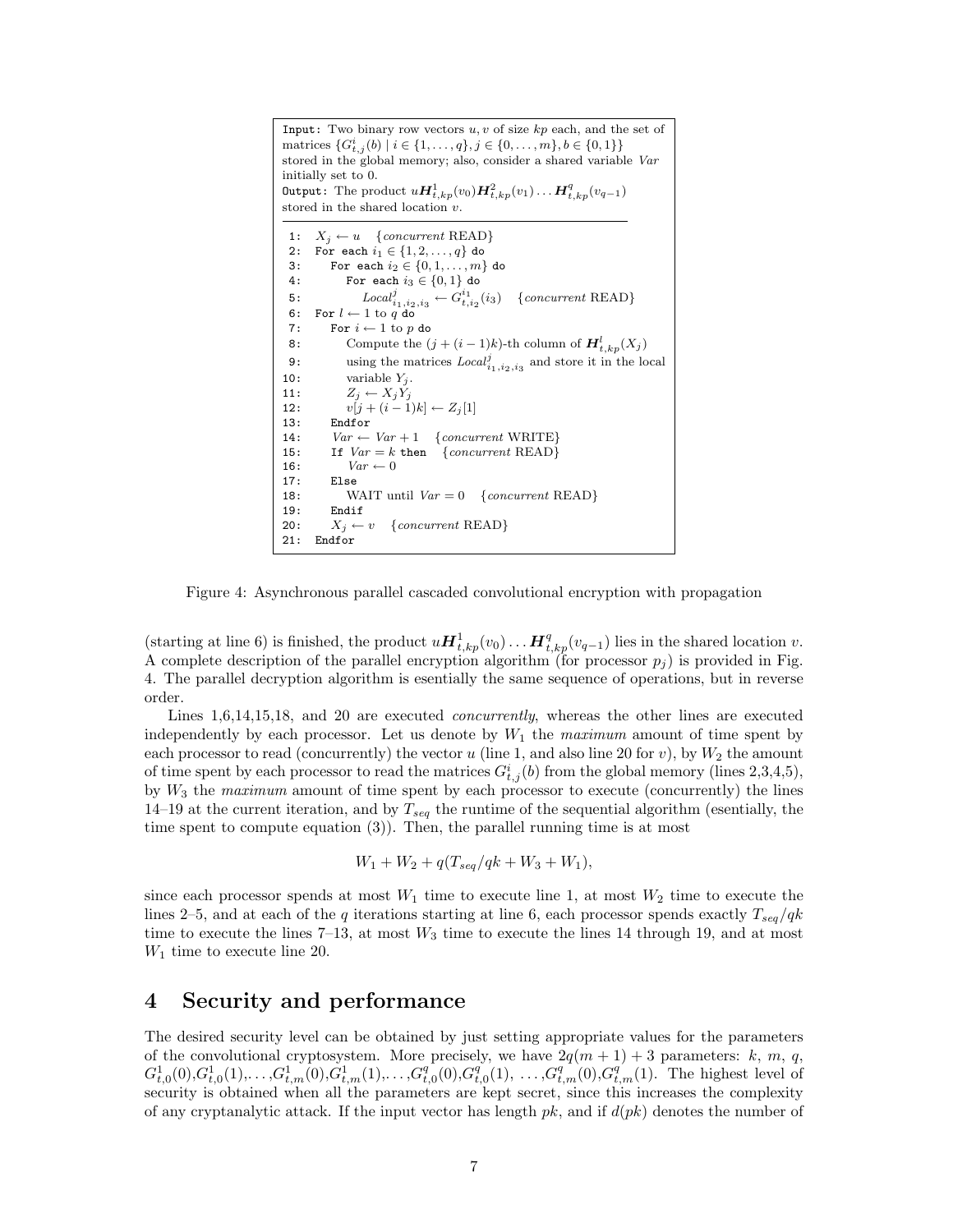|                 |         | Encryption     | Decryption     |
|-----------------|---------|----------------|----------------|
|                 | Method  | (bytes/second) | (bytes/second) |
|                 | CCCP    | 1,521,737,039  | 1,501,954,457  |
| Intel           | devine  | 83,886,080     | 78,033,563     |
| Xeon            | gladman | 101,680,097    | 95,869,806     |
| $\mathrm{CPU}$  | gnupg   | 45,343,827     | 44,150,568     |
| @               | libtc   | 98,689,506     | 101,264,158    |
| 2.8GHz          | mkshen  | 69,905,067     | 68,478,433     |
|                 | openssl | 108,240,103    | 39,016,781     |
|                 |         | Encryption     | Decryption     |
|                 | Method  | (bytes/second) | (bytes/second) |
|                 | CCCP    | 1,116,326,531  | 1,051,579,592  |
| Intel           | devine  | 93,206,756     | 101,680,097    |
| Pentium 4       | gladman | 50,840,048     | 55,924,053     |
| CPU             | gnupg   | 37,701,609     | 37,282,702     |
| @               | libtc   | 74,565,404     | 90,687,654     |
| $2.4\text{GHz}$ | mkshen  | 52,428,800     | 59,918,629     |
|                 | openssl | 98,689,506     | 95,869,806     |

Table 1: Comparisons between a cascaded convolutional cryptosystem with propagation (CCCP) and six well-known AES implementations

divisors of  $pk$  that are less than or equal to  $k$ , then the maximum number of decoding attempts is

$$
\sum_{i=1}^{d(pk)} \sum_{j=1}^{m} \sum_{l=1}^{q} [2^{i^2 2l(j+1)+1}],
$$

since the maximum number of trials for k is  $d(pk)$  and we have  $2q(m + 1)$  binary matrices of size  $k^2$  each. Note that for each of the  $2^{i^2 2l(j+1)}$  maximum trials for fixed values of i, j, and l, we have maximum two decoding attempts: one attempt for the case in which the number of 1's in the first input block is even, and another attempt for the case in which the number of 1's in the first input block is odd.

Regarding the runtime, we have made several comparisons between a globally invertible (16, 16, 1) 2-cascaded convolutional transducer t with propagation and the well-known AES Encryption Benchmark [2], which consists of six AES implementations (some of them have been certified by the National Institute of Standards and Technology [9]): devine, gladman, gnupg, libtc, mkshen, and openssl. The runtimes shown in Table 1 have been obtained using a single Intel Xeon CPU on a 2.8GHz Linux server, and then a single Intel Pentium CPU on a 2.4GHz Linux server; the implementation of the cascaded convolutional cryptosystem has been compiled with gcc, v. 3.3.5. Regarding the cascaded convolutional transducer t, we have to mention that  $k = 16$ ,  $m = 1$ , and  $q = 2$ . If these three parameters are kept public, then for an input vector of length 64 the maximum number of decoding attempts for our cryptosystem is  $2^{[d(pk)]^2}2q(m+1)+1=2^{393}$ . The six AES implementations have been tested with keys of 256 bits. Thus, our cryptosystem is much more complex than standard AES implementations, and also much faster. The parallel version (as described in Fig. 4) of our cryptosystem has been tested on the same platforms mentioned above, using 2 (and then 4) processors. As one can see, the runtime of the parallel version is reduced approximately  $x$  times, where  $x$  is the number of processors used. Thus, we conclude that our cryptosystems are faster and much more complex than standard AES implementations. Unlike static cryptosystems like DES, 3DES, and AES, our cryptosystems are dynamic, which means that standard cryptanalytic attacks such as linear and differential cryptanalysis (which have been developed in the context of *static* cryptosystems) are almost impossible to apply in this case.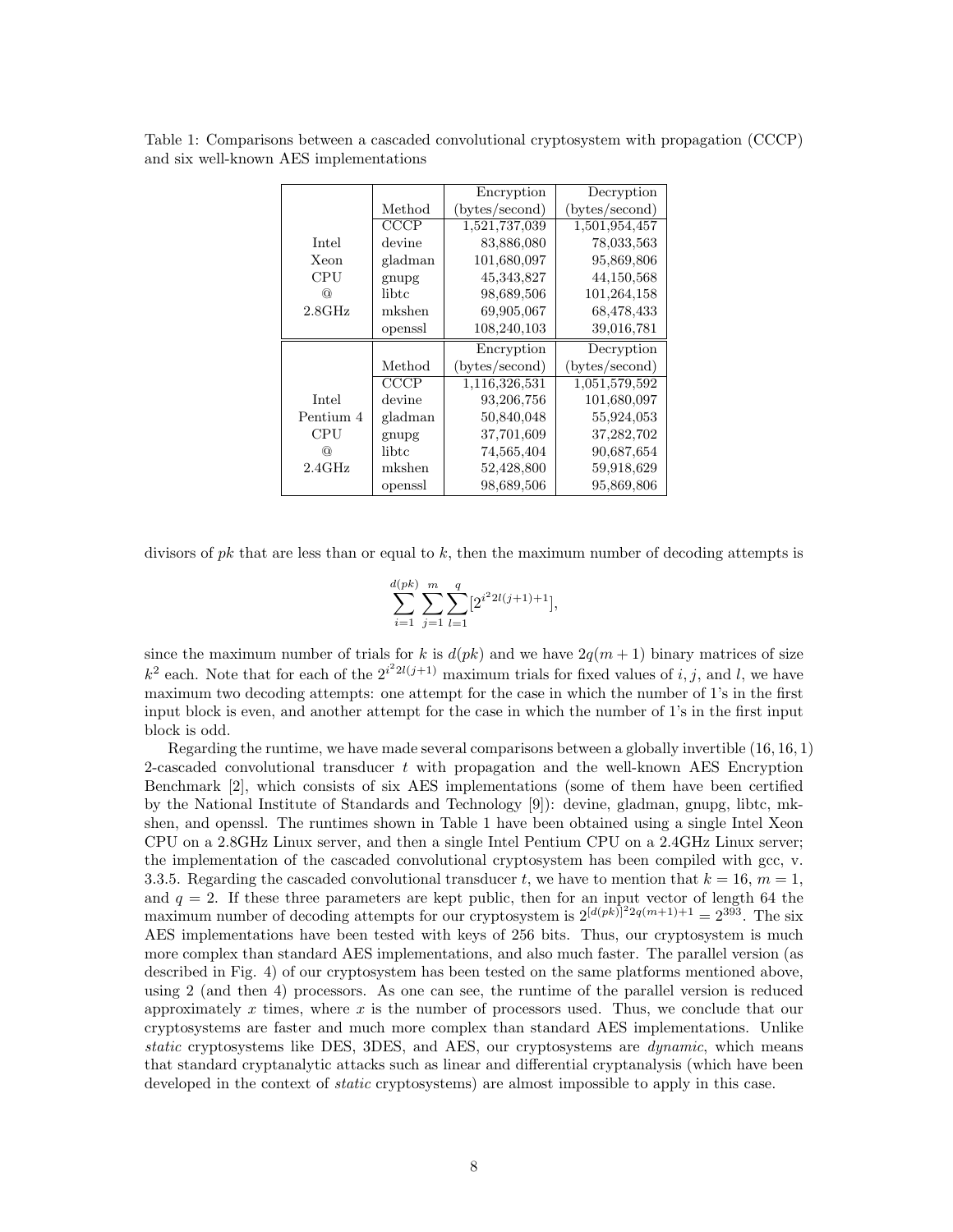|                        | Parallel CCCP  | Parallel CCCP  |
|------------------------|----------------|----------------|
| No. of Intel Xeon      | Encryption     | Decryption     |
| CPUs@2.8GHz            | (bytes/second) | (bytes/second) |
| 2                      | 2,602,170,337  | 2,493,244,399  |
| 4                      | 4,839,123,784  | 4,731,156,540  |
|                        | Parallel CCCP  | Parallel CCCP  |
| No. of Intel Pentium 4 | Encryption     | Decryption     |
| CPUs@2.4GHz            | (bytes/second) | (bytes/second) |
| 2                      | 1,913,076,391  | 1,866,841,471  |
| 4                      | 3,715,240,974  | 3,573,255,179  |

Table 2: Parallel cascaded convolutional encryption/decryption with propagation: runtimes obtained using 2 (respectively 4) CPUs of a multiprocessor Linux server

### 5 Conclusions and future work

We have proposed symmetric encryption schemes based on special classes of globally invertible cascaded convolutional transducers. The proposed encryption techniques have at least four advantages over traditional schemes based on Feistel ciphers. First, the secret key of a convolutional cryptosystem is usually much more easier to generate (just generate the matrices  $G_{t,j}^i(b)$  such that the cascaded encoder is globally invertible whatever its structure would be at the current step). Second, the encryption and decryption procedures are much simpler, and consequentially, much faster. Third, the desired security level can be obtained by just setting appropriate values for the parameters of the convolutional cryptosystem. Finally, they are much more parallelizable than symmetric encryption standards based on Feistel ciphers. There are a lot of interesting research directions which can be exploited further, and we mention three of them. First, we plan to develop special cryptanalytic methods for dynamic cryptosystems. Second, it is interesting to continue the study of sophisticated convolutional cryptosystems obtained by combining different classes of globally invertible convolutional transducers. Third, we plan to explore some classes of cascaded convolutional transducers augmented with error detection capabilities.

### References

- [1] Advanced Encryption Standard: http://csrc.nist.gov/publications/fips/fips197/fi ps-197.pdf
- [2] AES Encryption Benchmark: http://www.cr0. net:8040/code/crypto/aesbench/
- [3] Biham, E., Anderson, R.J., Knudsen, L.R.: Serpent: A New Block Cipher Proposal. In: Proceedings of the 5th International Workshop on Fast Software Encryption, Paris, France, LNCS 1372, pages 222–238. Springer-Verlag
- [4] Courtois, N., Pieprzyk, J.: Cryptanalysis of Block Ciphers with Overdefined Systems of Equations. In: Proceedings of Asiacrypt 2002, LNCS 2501, pages 267–287. Springer-Verlag
- [5] Data Encryption Standard: http://csrc.nist.gov/publications/fips/fips46-3/fips4 6-3.pdf
- [6] Dholakia, A.: Introduction to Convolutional Codes with Applications. Kluwer (1994)
- [7] Escrowed Encryption Standard: http://csrc.nist.gov/publications/fips/fips185/fip s185.txt
- [8] JáJá, J.: An Introduction to Parallel Algorithms. Addison-Wesley (1992)